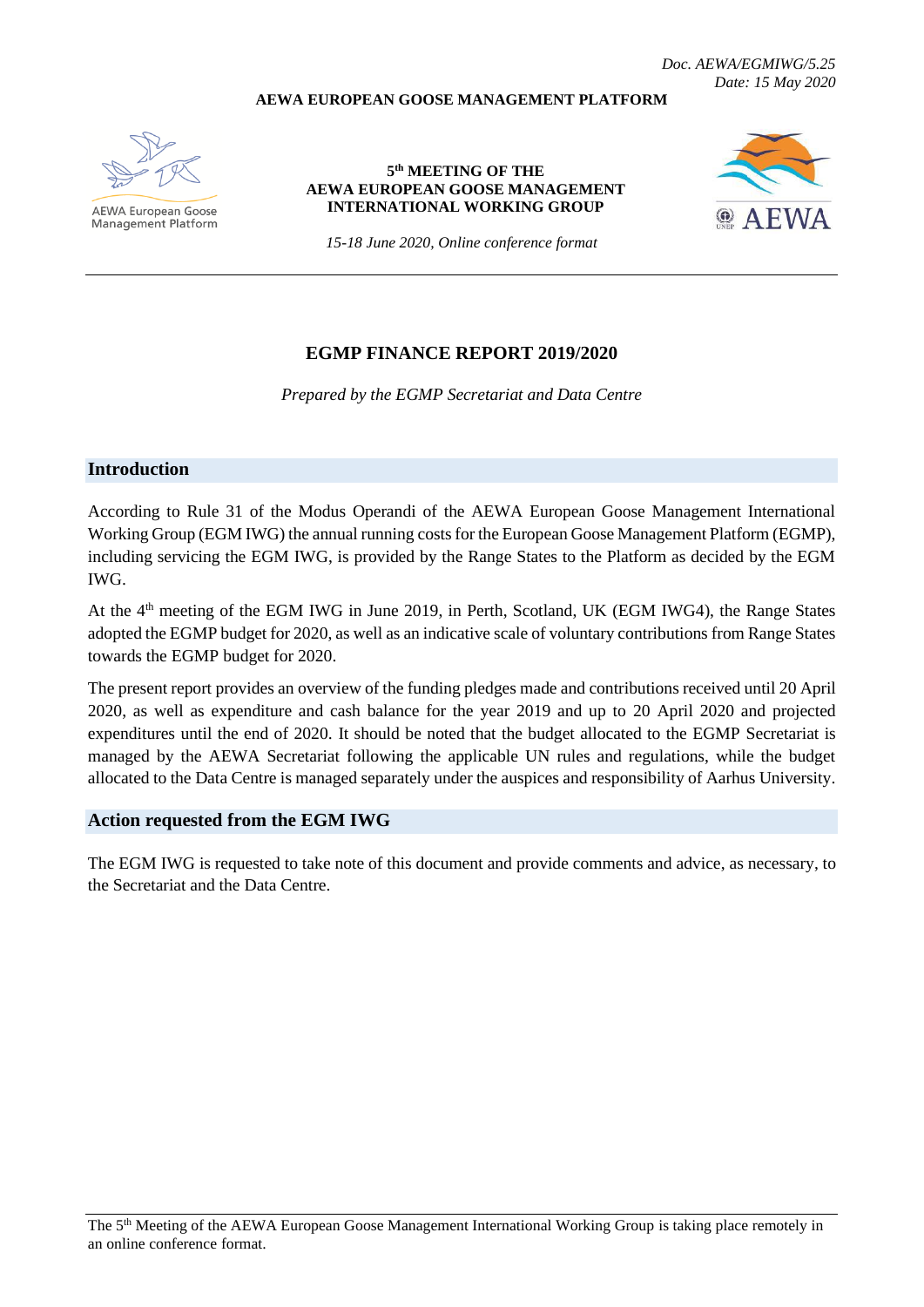## **1. Status of contributions of EGMP Funds for 2019 as at 31 December 2019**

Voluntary contributions from Range States to the EGMP Secretariat and Data Centre received in 2019 are shown in Table 1.

The contributions of Range States in 2019 to the EGMP Secretariat amount to EUR 184,467 out of the agreed budget of EUR 282,000. Whilst the contributions towards the Data Centre in 2019 amount to EUR 174,285, slightly below the agreed budget for the year of EUR 184,000.

All contributions from the Range States as stated in Table 1 have supported the overall implementation of the activities of the EGMP in the Secretariat and the Data Centre, including staff salaries. For 2019 a costed breakdown of the activities is available in the costed Programme of Work (cPOW) agreed by the EGM IWG.

Table 1 also provides the indicative level of voluntary contributions per Range State for the year 2019 (highlighted in blue) that was agreed at the EGM IWG4.

Contributions paid by ten Range States in 2019 reached in total 358,752 EUR (77 % of the agreed annual EGMP budget for 2019). To reach the full EGMP budget of EUR 466,000, a funding gap of EUR 107,248 remained.

|                                |                                                                                           |                 |                  |                                                                                          |                 |                  | Status of contributions of EGMP Funds for 2019 as at 31 December 2019 (figures are in Euro) |                 |                  |
|--------------------------------|-------------------------------------------------------------------------------------------|-----------------|------------------|------------------------------------------------------------------------------------------|-----------------|------------------|---------------------------------------------------------------------------------------------|-----------------|------------------|
|                                |                                                                                           |                 |                  |                                                                                          |                 |                  |                                                                                             |                 |                  |
|                                | <b>Secretariat and Data Centre</b>                                                        |                 |                  | <b>Secretariat</b>                                                                       |                 |                  | <b>Data Centre</b>                                                                          |                 |                  |
| <b>Range State</b>             | indicative level<br><b>of</b><br>contributions<br>to full budget<br>$2019$ <sup>(3)</sup> | pledges<br>2019 | payments<br>2019 | indicative level<br>lof<br>contributions<br>to Secretariat<br>budget 2019 <sup>(3)</sup> | pledges<br>2019 | payments<br>2019 | indicative level<br>of<br>contributions<br>to Data Centre<br>budget 2019 <sup>(3)</sup>     | pledges<br>2019 | payments<br>2019 |
| (Belarus) <sup>(1)</sup>       |                                                                                           |                 |                  |                                                                                          |                 |                  |                                                                                             |                 |                  |
| <b>Belgium</b>                 | 57,104                                                                                    |                 | 35,000           | 34,556                                                                                   |                 |                  | 22,547                                                                                      |                 | 35,000           |
| <b>Denmark</b>                 | 55,787                                                                                    |                 | 55,785           | 33,760                                                                                   |                 |                  | 22,028                                                                                      |                 | 55,785           |
| Estonia                        |                                                                                           |                 | 2,000            |                                                                                          |                 | 2,000            |                                                                                             |                 |                  |
| $\left(\text{EU}\right)^{(1)}$ |                                                                                           |                 |                  |                                                                                          |                 |                  |                                                                                             |                 |                  |
| Finland                        | 51,417                                                                                    |                 | 30,000           | 31,115                                                                                   |                 | 15,000           | 20,302                                                                                      |                 | 15,000           |
| France                         | 43,912                                                                                    |                 | 40,000           | 26,573                                                                                   |                 | 40,000           | 17,338                                                                                      |                 |                  |
| (Germany) <sup>(2)</sup>       |                                                                                           |                 | 20,000           |                                                                                          |                 |                  |                                                                                             |                 | 20,000           |
| Iceland                        | 9,747                                                                                     |                 |                  | 5,898                                                                                    |                 |                  | 3,849                                                                                       |                 |                  |
| $(Latvia)^{(1)}$               |                                                                                           |                 |                  |                                                                                          |                 |                  |                                                                                             |                 |                  |
| <b>Netherlands</b>             | 61,835                                                                                    |                 | 30,000           | 37,419                                                                                   |                 | 19,000           | 24,415                                                                                      |                 | 11,000           |
| <b>Norway</b>                  | 64,836                                                                                    |                 | 79,235           | 39,236                                                                                   |                 | 79,235           | 25,601                                                                                      |                 |                  |
| Sweden                         | 68,490                                                                                    |                 | 9,500            | 41,447                                                                                   |                 |                  | 27,043                                                                                      |                 | 9,500            |
| <b>UK</b>                      | 52,873                                                                                    |                 | 57,232           | 31,996                                                                                   |                 | 29,232           | 20,877                                                                                      |                 | 28,000           |
| $(Uk^{\text{raine}})^{(1)}$    |                                                                                           |                 |                  |                                                                                          |                 |                  |                                                                                             |                 |                  |
| <b>Total</b>                   | 466,000                                                                                   | $\mathbf{0}$    | 358,752          | 282,000                                                                                  | $\mathbf{0}$    | 184,467          | 184,000                                                                                     | $\mathbf{0}$    | 174,285          |

#### *Table 1.* Status of contributions of EGMP funds for 2019 as at 31 December 2019

 $<sup>(1)</sup>$  non-paving range states</sup>

 $^{(2)}$  Germany has a reservation on the proposed budget and the scale of contribution. EUR 10,000 have been contributed each from Lower Saxony and Schleswig-Holstein (3) according to scale of contributions agreed at EGM IWG3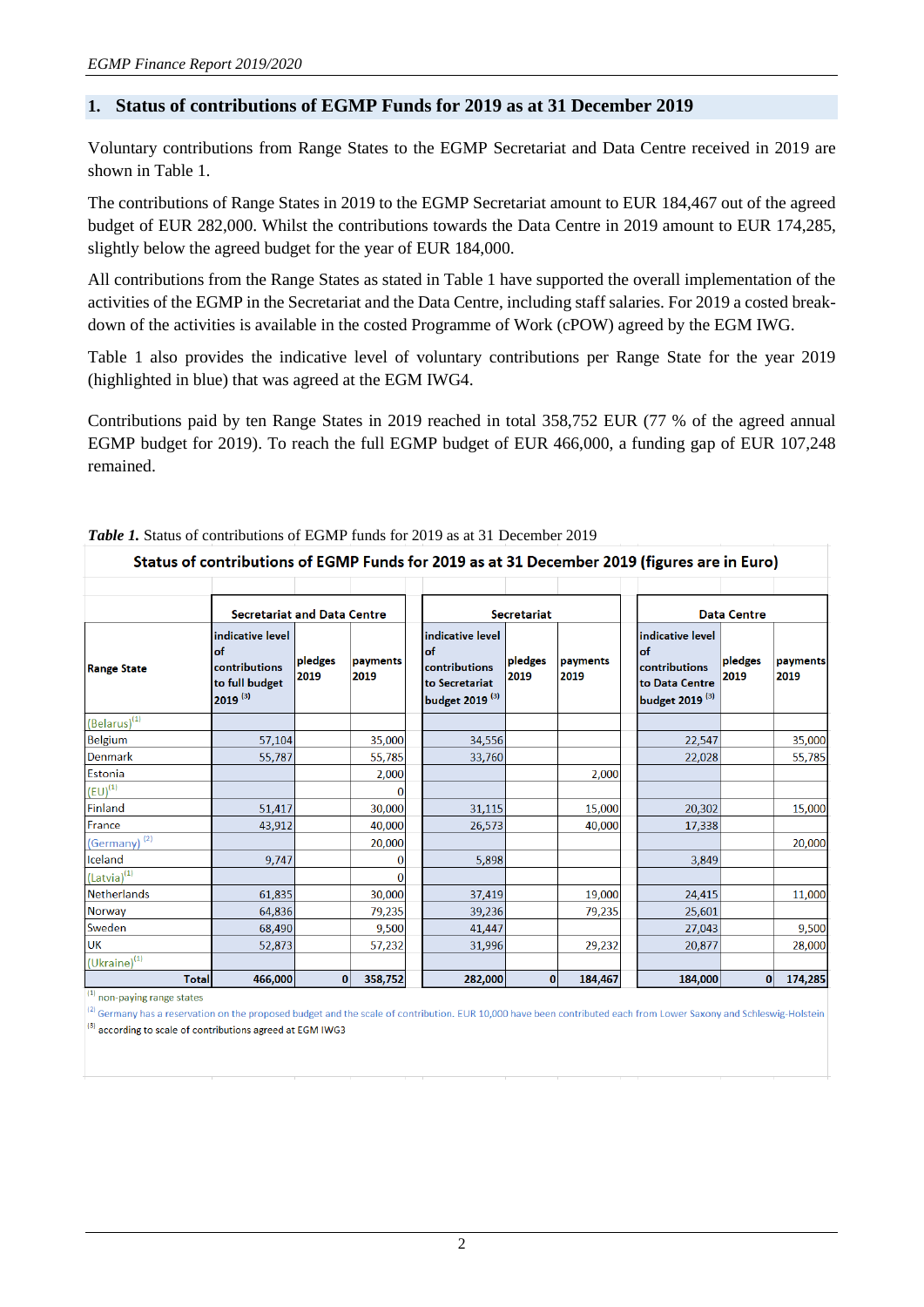#### **2. Status of contributions of EGMP Funds for 2020 as at 20 April 2020**

Voluntary contributions from Range States to the EGMP Secretariat and Data Centre pledged and received in 2020 (as at 20 April 2020) are shown in Table 2.

The contributions of Range States in 2020 **received** by EGMP Secretariat amount to EUR 64,836. Another 82,560 EUR have been **pledged** by Range States and are currently being processed. These amounts add up to 147,396 EUR out of the agreed budget of EUR 282,000.

Whilst the contributions **received** by the Data Centre in 2020 amount to EUR 20,000, additional **pledges** made by the Range States amount to 148,128 EUR. In total the figures add up to 168,128 EUR out of the agreed budget for the year of EUR 184,000.

Table 2 also provides the indicative level of voluntary contributions per Range State for the year 2020 (highlighted in blue) that was agreed at the EGM IWG4.

Contributions paid or pledged by eight Range States in 2020 reach in total 315,524 EUR (68 % of the annual EGMP budget for 2020). To reach the full EGMP budget of EUR 466,000, a funding gap of EUR 150,476 remains.

|                             |                                                                                |                           |                  | Status of contributions of EGMP Funds for 2020 as at 20 April 2020 (figures are in Euro)     |                    |                  |                                                                                              |                    |                  |
|-----------------------------|--------------------------------------------------------------------------------|---------------------------|------------------|----------------------------------------------------------------------------------------------|--------------------|------------------|----------------------------------------------------------------------------------------------|--------------------|------------------|
|                             |                                                                                | Secretariat + Data Center |                  |                                                                                              | <b>Secretariat</b> |                  |                                                                                              | <b>Data Center</b> |                  |
| <b>Range State</b>          | indicative level<br>of contributions pledges<br>to full budget<br>$2020^{(3)}$ | 2020                      | payments<br>2020 | indicative level<br>of contributions pledges<br>to Secretariat<br>budget 2020 <sup>(3)</sup> | 2020               | payments<br>2020 | indicative level<br>of contributions pledges<br>to Data Centre<br>budget 2020 <sup>(3)</sup> | 2020               | payments<br>2020 |
| $(Belarus)^{(1)}$           |                                                                                |                           |                  |                                                                                              |                    |                  |                                                                                              |                    |                  |
| Belgium                     | 57,104                                                                         | 35,000                    |                  | 34,556                                                                                       |                    |                  | 22,547                                                                                       | 35,000             |                  |
| <b>Denmark</b>              | 55,787                                                                         | 55,788                    |                  | 33,760                                                                                       | 33,760             |                  | 22,028                                                                                       | 22,028             |                  |
| <b>Estonia</b>              |                                                                                |                           |                  |                                                                                              |                    |                  |                                                                                              |                    |                  |
| $(EU)^{(1)}$                |                                                                                |                           |                  |                                                                                              |                    |                  |                                                                                              |                    |                  |
| <b>Finland</b>              | 51,417                                                                         | 26,000                    |                  | 31,115                                                                                       |                    |                  | 20,302                                                                                       | 26,000             |                  |
| France                      | 43,912                                                                         |                           |                  | 26,573                                                                                       |                    |                  | 17,338                                                                                       |                    |                  |
| (Germany) <sup>(2)</sup>    |                                                                                |                           | 20,000           |                                                                                              |                    |                  |                                                                                              |                    | 20,000           |
| Iceland                     | 9,747                                                                          |                           |                  | 5,898                                                                                        |                    |                  | 3,849                                                                                        |                    |                  |
| $(Latvia)^{(1)}$            |                                                                                |                           |                  |                                                                                              |                    |                  |                                                                                              |                    |                  |
| <b>Netherlands</b>          | 61,835                                                                         | 33,000                    |                  | 37,419                                                                                       | 11,000             |                  | 24,415                                                                                       | 22,000             |                  |
| <b>Norway</b>               | 64,836                                                                         |                           | 64,836           | 39,236                                                                                       |                    | 64,836           | 25,601                                                                                       |                    |                  |
| Sweden                      | 68,490                                                                         | 52,900                    |                  | 41,447                                                                                       | 37,800             |                  | 27,043                                                                                       | 15,100             |                  |
| <b>UK</b>                   | 52,873                                                                         | 28,000                    |                  | 31,996                                                                                       |                    |                  | 20.877                                                                                       | 28,000             |                  |
| $(Uk^{\text{raine}})^{(1)}$ |                                                                                |                           |                  |                                                                                              |                    |                  |                                                                                              |                    |                  |
| <b>Total</b>                | 466,000                                                                        | 230,688                   | 84,836           | 282,000                                                                                      | 82,560             | 64,836           | 184,000                                                                                      | 148,128            | 20,000           |

#### *Table 2.* Status of contributions of EGMP funds for 2020 as at 20 April 2020

 $(1)$  non-paying range states

(2) Germany has a reservation on the proposed budget and the scale of contribution. EUR 10,000 have been pledged each from Lower Saxony and Schleswig-Holstein  $^{(3)}$  according to scale of contributions agreed at EGM IWG4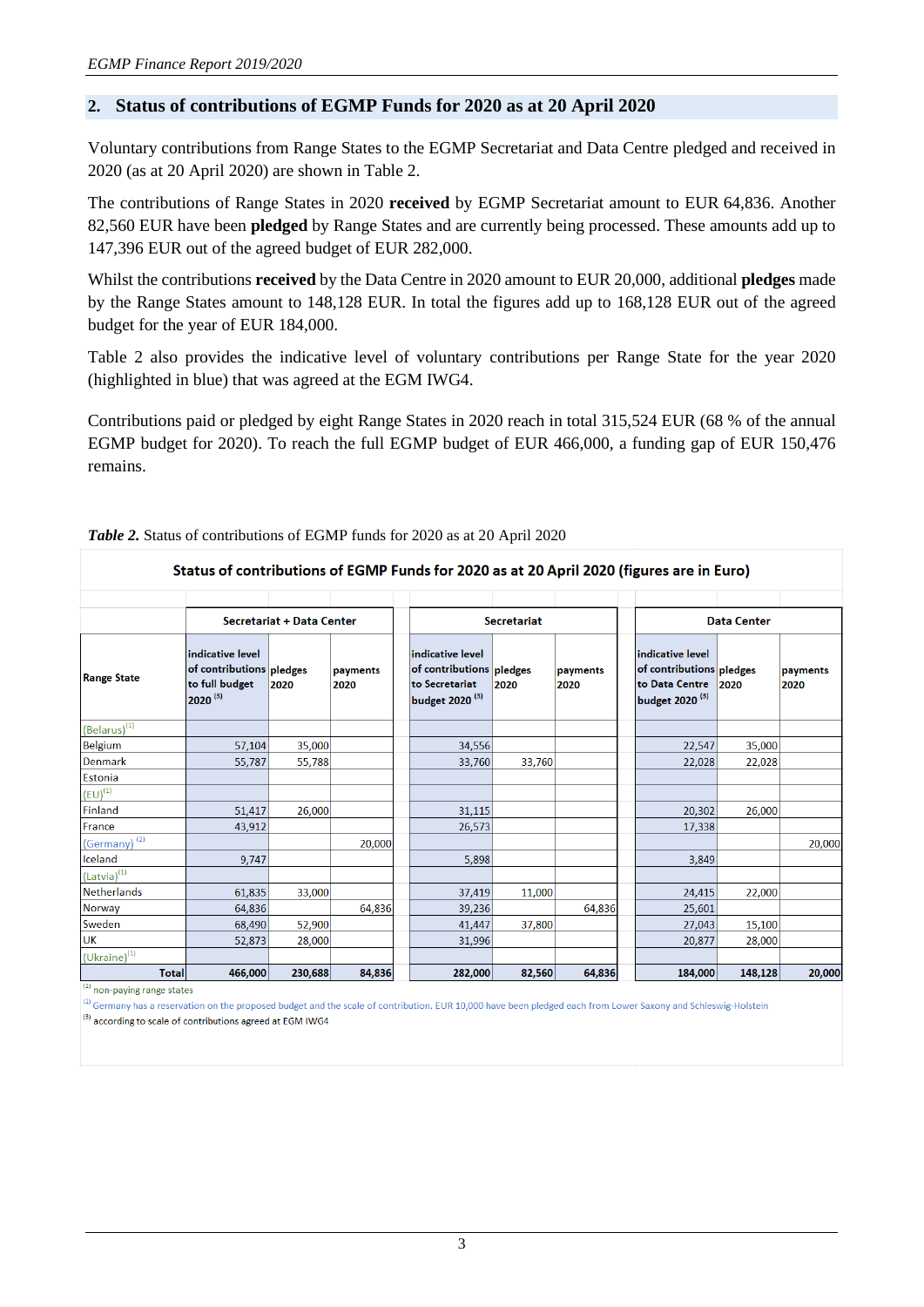## **3. Voluntary contributions for specific EGMP Projects outside of the agreed budget**

Voluntary contributions of EUR 25,601 received from Norway in 2019 were re-allocated in the Data Centre, to cover the costs of the Multi-criteria Decision Analysis (MCDA), as part of the Greylag Goose Adaptive Flyway Management Programme (AFMP) development.

A project on the development of an Integrated Population Model (IPM) for the Taiga Bean Goose has been kindly funded by Finland (EUR 18,490).

In addition, Germany has funded a 2-year project (EUR 43,392) to collect information requested in Box 1 of the ISSMP for the Barnacle Goose and the Greylag Goose, to be included in the Adaptive Flyway Management Programmes.

#### **4. Budget implementation status 2019 as at 31 December 2019**

The agreed annual EGMP budget for 2019 was EUR 466,000. The budget breaks down to EUR 282,000 for the EGMP Secretariat and EUR 184,000 for the EGMP Data Centre.

The 2019 agreed budget, expenditures incurred, and balances are outlined below for the EGMP Secretariat (Table 3) and the EGMP Data Centre (Table 4).

It is to be noted that the remaining balance shown in the tables is not the actual cash balance available to the EGMP, but rather the gap between the agreed budget for the period and actual expenditures incurred.

| Implementation of the EGMP Secretariat budget for 2019 as at 31 December 2019<br>(figures are in EUR) |               |                     |                      |  |  |  |
|-------------------------------------------------------------------------------------------------------|---------------|---------------------|----------------------|--|--|--|
|                                                                                                       |               |                     |                      |  |  |  |
| <b>Budget Item</b>                                                                                    | <b>Budget</b> | <b>Expenditures</b> | Remaining<br>balance |  |  |  |
| <b>Staff</b> costs                                                                                    |               |                     |                      |  |  |  |
| EGMP Coordinator (100%)                                                                               | 125,664       | 81,309              | 44,354               |  |  |  |
| Programme Management Assistant (100%)                                                                 | 70,796        | 39,641              | 31,155               |  |  |  |
| Sub-total                                                                                             | 196,460       | 120,950             | 75,510               |  |  |  |
| <b>Operations</b>                                                                                     |               |                     |                      |  |  |  |
| Communications                                                                                        | 4,425         | 2,639               | 1,786                |  |  |  |
| Travel                                                                                                | 8,850         | 10,008              | (1, 158)             |  |  |  |
| Miscellaneous                                                                                         | 17,699        | 10,513              | 7,186                |  |  |  |
| Sub-total                                                                                             | 30,973        | 23,159              | 7,814                |  |  |  |
| <b>Meetings</b>                                                                                       |               |                     |                      |  |  |  |
| <b>EGM IWG</b>                                                                                        | 22,124        | 7,650               | 14,474               |  |  |  |
| Sub-total                                                                                             | 22,124        | 7,650               | 14,474               |  |  |  |
|                                                                                                       |               |                     |                      |  |  |  |
| Total                                                                                                 | 249,558       | 151,760             | 97,798               |  |  |  |
| Programme support costs (13%)                                                                         | 32,442        | 19,729              | 12,714               |  |  |  |
| <b>Grand Total</b>                                                                                    | 282,000       | 171,489             | 110,511              |  |  |  |

*Table 3.* Implementation of the EGMP Secretariat budget for 2019 as at 31 December 2019

In the Secretariat all funds are held in USD and all expenditures are incurred in USD throughout the year. Therefore, expenditures in EUR figures are calculated on the basis of the average exchange rate of the year 2019 (0.893).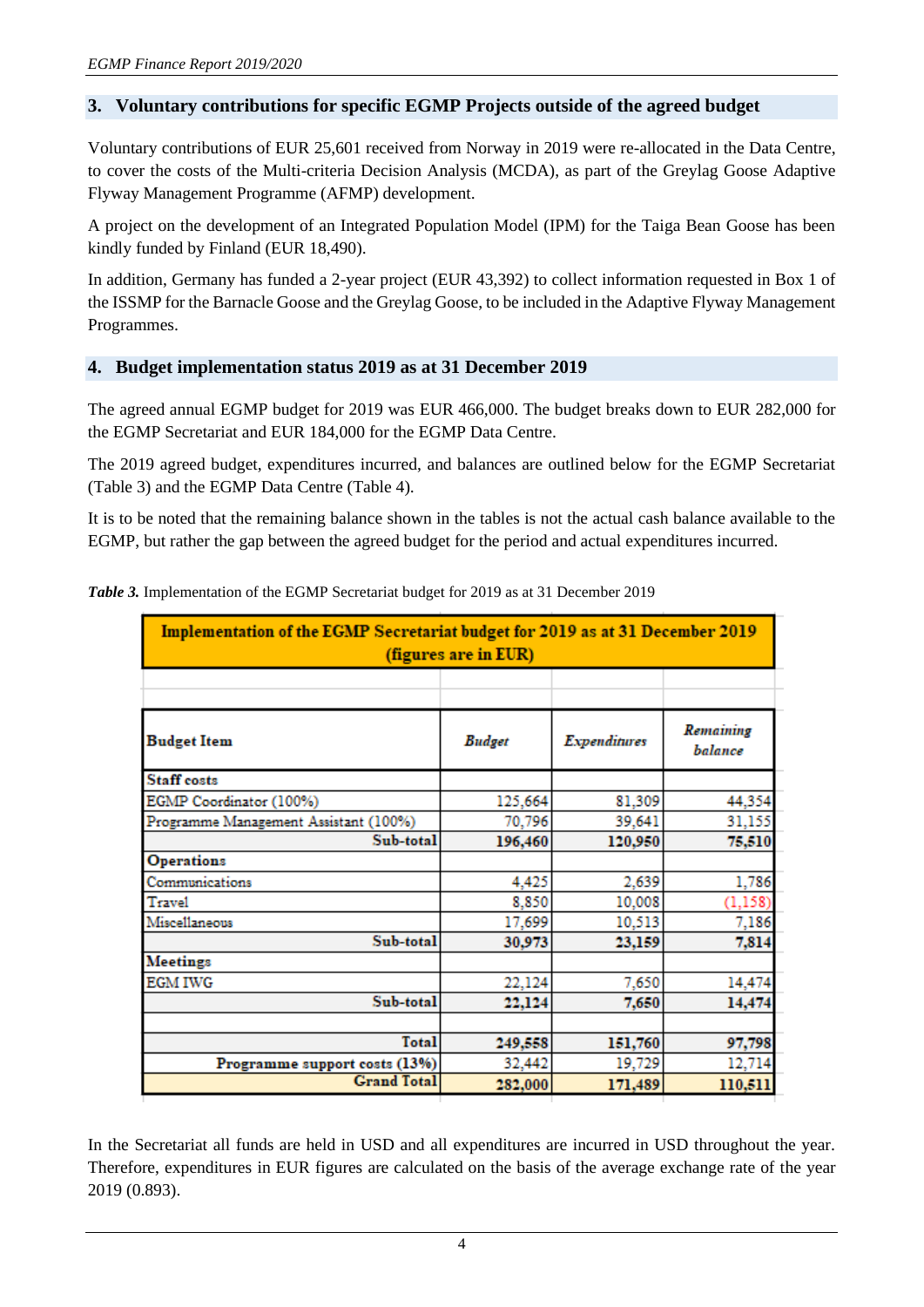Table 3 outlines the actual expenditures (in EUR) for the Secretariat for 2019, showing the agreed budget for 2019, the expenditures incurred and the remaining balance against the agreed budget.

Expenditures in the year 2019 at the EGMP Secretariat have been kept to a minimum within operational limits amounting to a total of EUR 171,489, which is EUR 110,511 less than the agreed annual budget. It should be noted that as of August 2019, the position of the Programme Management Assistant has been vacant, thus only partial expenditures were incurred on that budget line.

The EGMP Secretariat receives administrative and financial support services from the Common Administrative Unit, which serves the entire CMS Family. The Common Administrative Unit is fully funded by the 13% Programme Support Costs levy, which is applicable to all Trust Funds of the CMS Family, including EGMP Secretariat funds, in accordance with the United Nations General Assembly Resolution 35/217 of 17 December 1980.

The EGMP Secretariat, as part of UNEP/AEWA, is also profiting of services of operational nature falling in the sectors of IT maintenance, Communications (Joint AEWA/CMS Information Management, Communication and Awareness Unit) and staff time from the Head of Science, Implementation and Compliance Unit, which are covered by the AEWA core budget. This advantage is a direct cost saving to the EGMP core budget.

| Implementation of the EGMP Data Centre budget for 2019 as at 31 December 2019 (figures are in<br>EUR) |               |                     |                          |  |  |  |  |
|-------------------------------------------------------------------------------------------------------|---------------|---------------------|--------------------------|--|--|--|--|
|                                                                                                       |               |                     |                          |  |  |  |  |
| <b>Budget Item</b>                                                                                    | <b>Budget</b> | <b>Expenditures</b> | <b>Remaining balance</b> |  |  |  |  |
| <b>Staff costs</b>                                                                                    |               |                     |                          |  |  |  |  |
| Goose Monitoring Coordinator (100%)                                                                   | 96,000        | 63,525              | 32,475                   |  |  |  |  |
| Population Modelling Expert (50%)                                                                     | 48,000        | 32,166              | 15,834                   |  |  |  |  |
| Lead Compiler (22.5 %)                                                                                | 30,000        | 53,927              | (23, 927)                |  |  |  |  |
| Sub-total                                                                                             | 174,000       | 149,618             | 24,382                   |  |  |  |  |
| <b>Operations</b>                                                                                     |               |                     |                          |  |  |  |  |
| Travel, meetings, miscellaneous                                                                       | 10,000        | 16,856              | (6, 856)                 |  |  |  |  |
| Sub-total                                                                                             | 10,000        | 16,856              | (6, 856)                 |  |  |  |  |
| <b>Grand Total</b>                                                                                    | 184,000       | 166,474             | 17,526                   |  |  |  |  |

*Table 4.* Implementation of the EGMP Data Centre budget for 2019 as at 31 December 2019

The budget of the EGMP Data Centre is managed separately under the auspices and responsibility of Aarhus University. Reporting on the full year 2019, the Data Centre has incurred expenses of EUR 166,474 in 2019 (Table 4), which is EUR 17,526 less than the agreed annual budget.

The salary costs in the EGMP Data Centre require a certain flexibility, whilst keeping within the overall budget allocated to salaries. For example, the Population Modelling Expert and the Goose Monitoring Coordinator have spent less time on core Data Centre work. On the other hand, the Lead Compiler has invested more staff time in training the newly recruited Goose Monitoring Coordinator and the additional activities and meetings connected to the Barnacle Goose and Greylag Goose ISSMPs as well as participation at AEWA MOP7 in Durban, South Africa.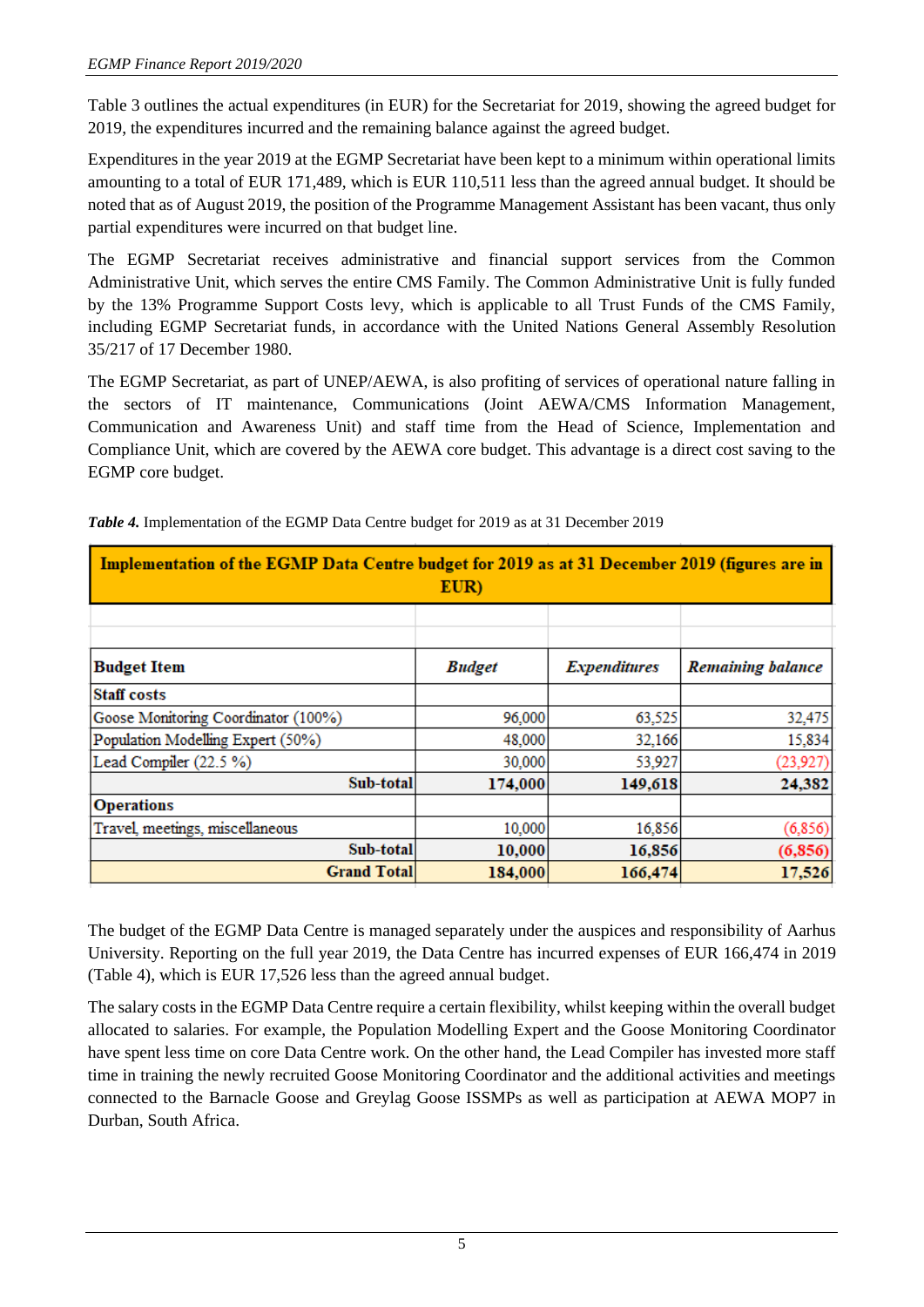## **5. Budget implementation status 2020 as at 20 April 2020**

The agreed annual EGMP budget for 2020 is EUR 466,000. The budget breaks down to EUR 282,000 for the EGMP Secretariat and EUR 184,000 for the EGMP Data Centre.

The agreed budget, expenditures incurred, and balances for the first quarter of 2020 and the projected expenditure for the rest of the year are outlined below for the EGMP Secretariat (Table 5) and the EGMP Data Centre (Table 6).

*Table 5.* Status of implementation of the EGMP Secretariat budget for 2020 as at 20 April 2020 with projection until December 2020

| Status of implementation of the EGMP Secretariat budget for 2020 as at 20 April 2020 with projection until<br>December 2020 (figures are in Euro) |               |                                   |                                      |                                                   |                                   |  |  |
|---------------------------------------------------------------------------------------------------------------------------------------------------|---------------|-----------------------------------|--------------------------------------|---------------------------------------------------|-----------------------------------|--|--|
|                                                                                                                                                   |               |                                   |                                      |                                                   |                                   |  |  |
| <b>Budget item</b>                                                                                                                                | <b>Budget</b> | Actual<br>expenditures<br>Jan-Apr | Projected<br>expenditures<br>May-Dec | <b>Total</b> estimated<br>expenditure<br>for 2020 | Estimated<br>remaining<br>balance |  |  |
| Staff costs                                                                                                                                       |               |                                   |                                      |                                                   |                                   |  |  |
| EGMP Coordinator (100%)                                                                                                                           | 125,664       | 28,249                            | 58,303                               | 86.552                                            | 39,112                            |  |  |
| Programme Management Assistant (100%)                                                                                                             | 70,796        | 13,968                            | 8,682                                | 22,650                                            | 48,147                            |  |  |
| Sub-total                                                                                                                                         | 196,460       | 42,216                            | 66,986                               | 109,202                                           | 87,258                            |  |  |
| <b>Operations</b>                                                                                                                                 |               |                                   |                                      |                                                   |                                   |  |  |
| Communications                                                                                                                                    | 4.425         |                                   | 4.918                                | 4.918                                             | (493)                             |  |  |
| Travel                                                                                                                                            | 8.850         | 4,153                             | 5,870                                | 10,023                                            | (1, 173)                          |  |  |
| Miscellaneous                                                                                                                                     | 17,699        | 35,829                            | 1,611                                | 37,440                                            | (19,740)                          |  |  |
| Sub-total                                                                                                                                         | 30.973        | 39.982                            | 12,398                               | 52,380                                            | (21, 407)                         |  |  |
| <b>Meetings</b>                                                                                                                                   |               |                                   |                                      |                                                   |                                   |  |  |
| <b>EGM IWG</b>                                                                                                                                    | 22,124        | 6,583                             | 4,515                                | 11,098                                            | 11,026                            |  |  |
| Sub-total                                                                                                                                         | 22,124        | 6.583                             | 4,515                                | 11,098                                            | 11,026                            |  |  |
| Total                                                                                                                                             | 249,558       | 88,782                            | 83,899                               | 172,681                                           | 76,877                            |  |  |
| Programme support costs (13%)                                                                                                                     | 32,442        | 11,542                            | 10,907                               | 22,448                                            | 9,994                             |  |  |
| <b>Grand Total</b>                                                                                                                                | 282,000       | 100,323                           | 94,806                               | 195,129                                           | 86,871                            |  |  |

In the Secretariat all funds are held in USD and all expenditures are incurred in USD throughout the year. Therefore, expenditures in EUR figures are calculated on the basis of the average exchange rate of the first quarter of 2020 (0.893).

Table 5 outlines the actual expenditures (in EUR) for the Secretariat as at 20 April 2020, showing the agreed budget for 2020, the expenditures incurred from January-April 2020, the projected expenditures for May-December 2020, the total estimated expenditure for 2020 and the estimated remaining balance against the agreed budget.

Although the position of Programme Management Assistant (PMA) remains vacant, the Secretariat is currently employing an individual contractor for a few months in 2020 to provide support for EGM IWG5 organisation and some follow up work. The costs are charged against the budget line of the PMA.

The overexpenditure against the miscellaneous budget line is related to the contracting of expert support for the compilation of the Adaptive Flyway Management Programmes for the Barnacle and Greylag Geese.

Considering the actual expenditures of the 1<sup>st</sup> quarter (Jan-Apr 2020) and the projected expenditures for the rest of the year (May-Dec 2020), the total estimated expenditure for the EGMP Secretariat totals approximately EUR 195,129 for 2020, which is nearly EUR 87,000 less than the agreed annual budget (EUR 282,000).

The budget of the EGMP Data Centre is managed and reported separately under the auspices and responsibility of Aarhus University.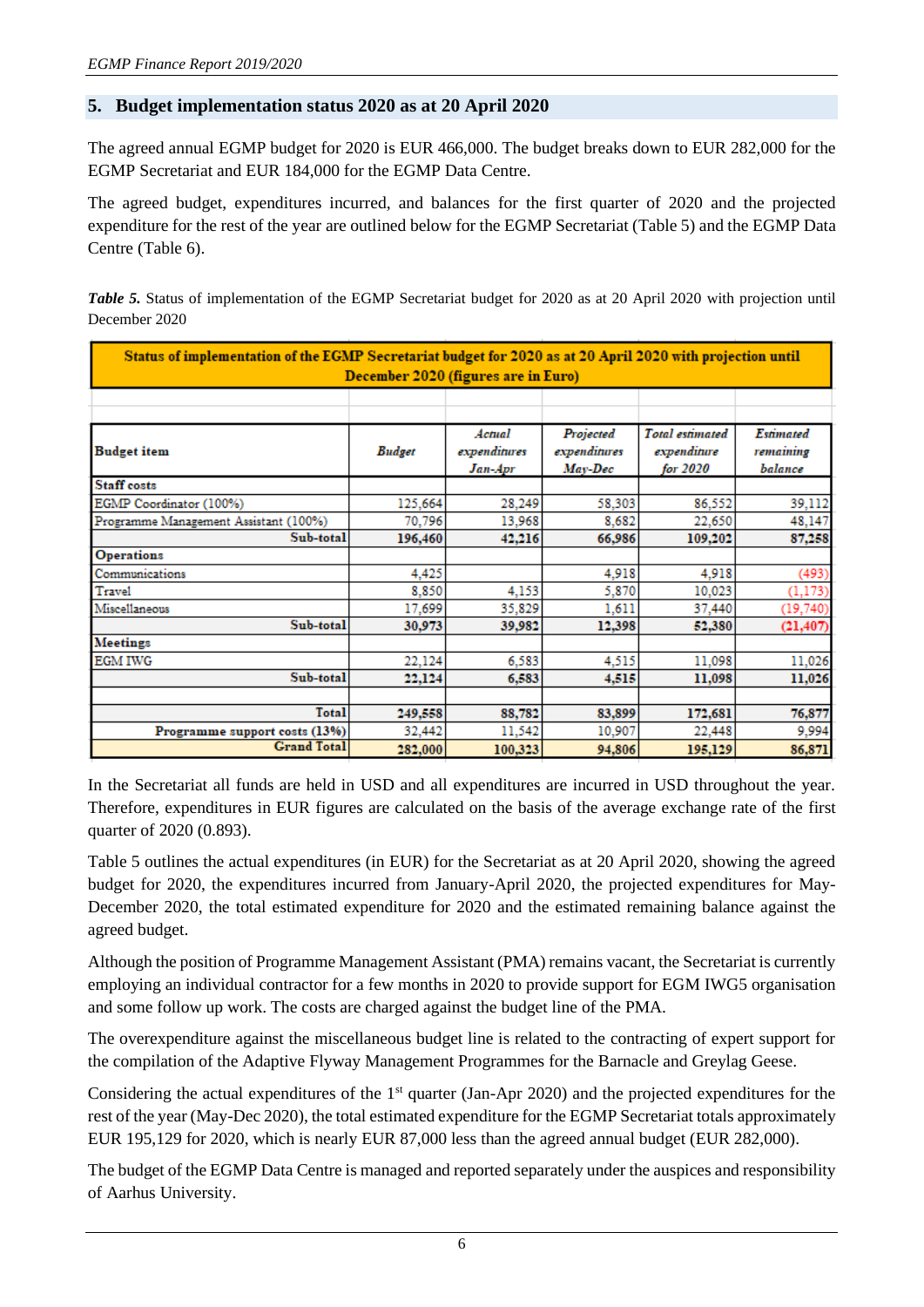Table 6 outlines the 2020 budget for the EGMP Data Centre (in EUR), the total estimated expenditures for the full year of 2020 and the estimated remaining balance against the budget. Due to an increasing workload in the Data Centre, mainly related to the development and implementation of the Adaptive Flyway Management Programmes of the Barnacle and Greylag Goose, the staff costs are expected to increase by EUR 10,000 for 2020. Consequently, the total estimated expenditure for the EGMP Data Centre totals approximately EUR 194,000 for 2020. Considering that the overall estimated expenditures of the EGMP Secretariat are by ca. EUR 87,000 less than the agreed annual budget for the Secretariat (EUR 282,000), the projected increase of EUR 10,000 in the expenditures of the Data Centre above the agreed annual budget for the Data Centre (EUR 184,000), still keeps the projected overall EGMP core budget expenditures well within the agreed annual 2020 EGMP core budget of EUR 466,000.

| Implementation projection of the EGMP Data Centre budget for 2020 (figures are in Euro) |                     |                                   |                                                   |                                          |  |  |
|-----------------------------------------------------------------------------------------|---------------------|-----------------------------------|---------------------------------------------------|------------------------------------------|--|--|
| Budget item                                                                             | <b>Budget</b>       | Actual<br>expenditures<br>Jan-Apr | <b>Total estimated</b><br>expenditure<br>for 2020 | <b>Estimated</b><br>remaining<br>balance |  |  |
| <b>Staff costs</b>                                                                      |                     |                                   |                                                   |                                          |  |  |
| Goose Monitoring Coordinator (100%)                                                     | 96,000 n/a          |                                   | 96,000                                            | 0                                        |  |  |
| Population Modelling Expert (50%)                                                       | 48,000 n/a          |                                   | 48,000                                            |                                          |  |  |
| Lead Compiler (30 %)                                                                    | 30.000 n/a          |                                   | 40,000                                            |                                          |  |  |
| Sub-total                                                                               | $174,000 \vert n/a$ |                                   | 184,000                                           | (10,000)                                 |  |  |
| <b>Operations</b>                                                                       |                     |                                   |                                                   |                                          |  |  |
| Travel, meetings, miscellaneous                                                         | 10.000 n/a          |                                   | 10,000                                            |                                          |  |  |
| Sub-total                                                                               | 10,000 n/a          |                                   | 10,000                                            | 0                                        |  |  |
| <b>Grand Total</b>                                                                      | 184,000 n/a         |                                   | 194,000                                           | (10,000)                                 |  |  |

*Table 6.* Implementation projection of the EGMP Data Centre budget for 2020

# **6. Overall Cash Balance including reserve**

# **Overall Status of the EGMP Budget for the Secretariat and the Data Centre**

Tables 7 and 8 below, respectively for the EGMP Secretariat and Data Centre, show cumulatively (1) the overall contributions received in 2019, (2) contributions received in the period until 20 April 2020, (3) the expenditure of the EGMP for 2019, (4) the expenditure until 20 April 2020, as well as (5) the projected expenditures for the rest of the year 2020, including the status of the reserve in the end of 2018, 2019 and 2020.

#### **Reserve fund**

An EGMP reserve fund has been established separately for the Secretariat and the Data Centre, as agreed by the EGM IWG, to ensure continuity of operations of the EGMP in any annual cycle before annual contributions for the actual year have arrived from the Range States. For uninterrupted and smooth operational running of the EGMP, the reserve fund has to contain sufficient funds at the end of the year, allowing operation for the first six months of the following year.

The reserve fund for the EGMP Secretariat has been set at EUR 160,000 (slightly above 50% of the annual budget). For the EGMP Data Centre the reserve fund has been set to 50% of the annual budget, i.e. EUR 92,000. The reserve funds of the Secretariat and the Data Centre were maintained at the set amount both at the end of 2018 and the end of 2019.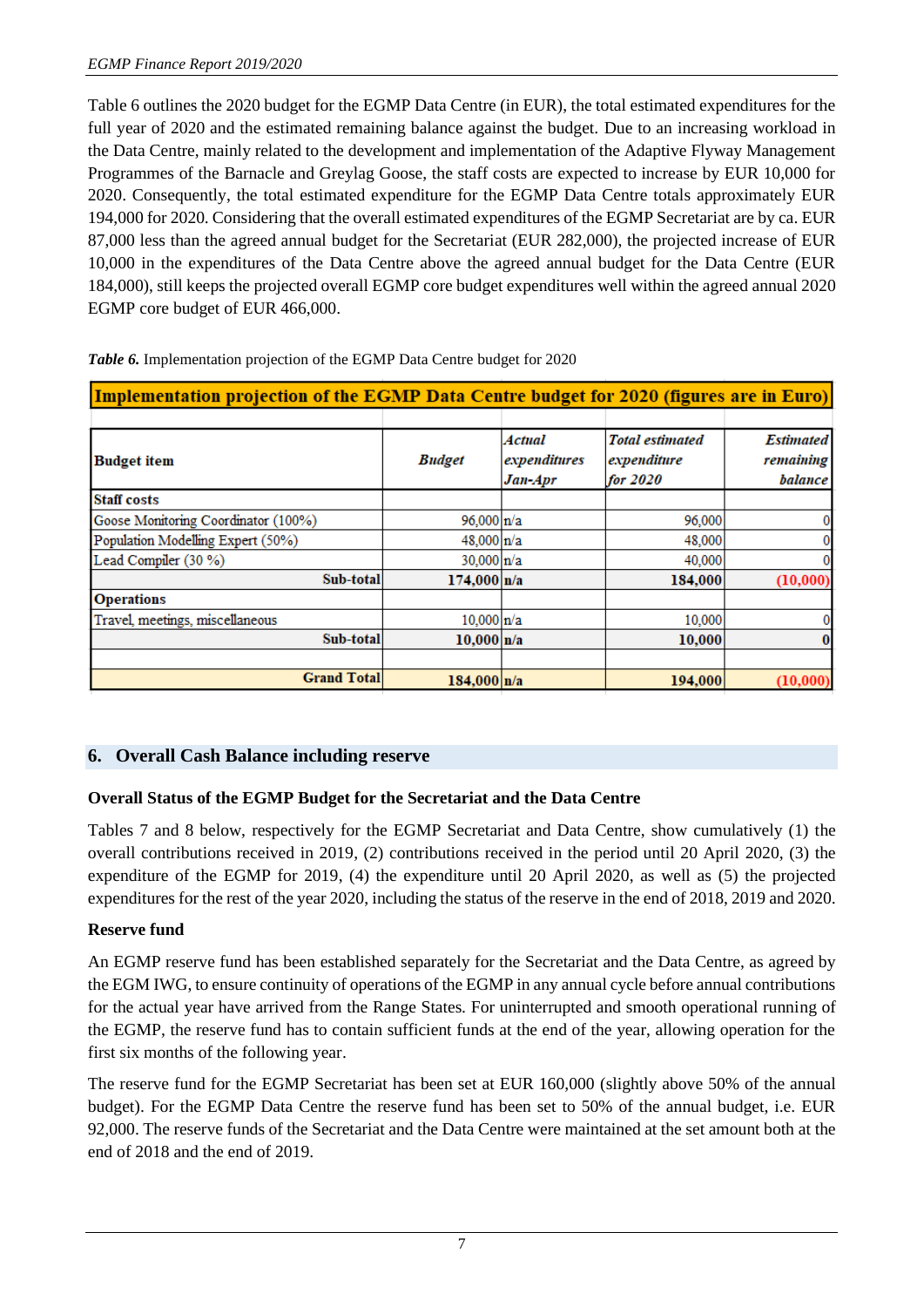*Table 7.* Status of estimated cash balance at the EGMP Secretariat as at 31 December 2020

| Status of estimated cash balance at the EGMP Secretariat as at 31 December 2020<br>including contributions received by 20 April 2020 (figures are in Euro)                   |            |  |  |  |
|------------------------------------------------------------------------------------------------------------------------------------------------------------------------------|------------|--|--|--|
|                                                                                                                                                                              |            |  |  |  |
| Opening cash balance as at 01 Jan 2019                                                                                                                                       | 57,298     |  |  |  |
| Reserve brought forward from 2018                                                                                                                                            | 160,000    |  |  |  |
| Contributions received in 2019 (Table 1)                                                                                                                                     | 184,467    |  |  |  |
| Expenditure incurred in 2019 (Table 3)                                                                                                                                       | (171, 489) |  |  |  |
| Opening cash balance as at 01 Jan 2020                                                                                                                                       | 70,276     |  |  |  |
| Reserve brought forward from 2019                                                                                                                                            | 160,000    |  |  |  |
| Contributions received till 22 Apr 2020 (Table 2)                                                                                                                            | 64,836     |  |  |  |
| Projected expenditure Jan-Dec 2020 (Table 5)                                                                                                                                 | (195, 129) |  |  |  |
| Estimated cash balance as at 31 December 2020                                                                                                                                | Ω          |  |  |  |
| <b>Estimated Reserve as at 31 December 2020</b>                                                                                                                              | 99,983     |  |  |  |
| Status of estimated potential cash balance at the EGMP Secretariat as at 31<br>December 2020 including the remaining pledged contributions for 2020 (figures are<br>in Euro) |            |  |  |  |
| Contributions pledged (Table 2)                                                                                                                                              | 82,560     |  |  |  |
| Estimated cash balance as at 31 December 2020                                                                                                                                | 22,543     |  |  |  |
| <b>Estimated Reserve as at 31 December 2020</b>                                                                                                                              | 160,000    |  |  |  |

*Table 8.* Status of estimated cash balance at the EGMP Data Centre as at 31 December 2020

| Status of estimated cash balance at the EGMP Data Centre as at 31 December 2020<br>including contributions received by 20 April 2020 (figures are in Euro)                |            |  |  |  |  |
|---------------------------------------------------------------------------------------------------------------------------------------------------------------------------|------------|--|--|--|--|
| Opening cash balance as at 01 Jan 2019                                                                                                                                    |            |  |  |  |  |
| Reserve brought forward from 2018                                                                                                                                         | 92,000     |  |  |  |  |
| Contributions received in 2019 (Table 1)                                                                                                                                  | 174,285    |  |  |  |  |
| Expenditure incurred in 2019 (Table 4)                                                                                                                                    | (166, 474) |  |  |  |  |
| Opening cash balance as at 01 Jan 2020                                                                                                                                    | 7.811      |  |  |  |  |
| Reserve brought forward from 2019                                                                                                                                         | 92,000     |  |  |  |  |
| Contributions received till 22 Apr 2020 (Table 2)                                                                                                                         | 20,000     |  |  |  |  |
| Projected expenditure Jan-Dec 2020 (Table 6)                                                                                                                              | (194,000)  |  |  |  |  |
| Estimated cash balance as at 31 December 2020                                                                                                                             | (74, 189)  |  |  |  |  |
| <b>Estimated Reserve as at 31 December 2020</b>                                                                                                                           |            |  |  |  |  |
| Status of estimated potential cash balance at the EGMP Data Centre as at 31 December<br>2020 including the remaining pledged contributions for 2020 (figures are in Euro) |            |  |  |  |  |
| Contributions pledged (Table 2)                                                                                                                                           | 148,128    |  |  |  |  |
| Estimated cash balance as at 31 December 2020<br><b>Estimated Reserve as at 31 December 2020</b>                                                                          |            |  |  |  |  |